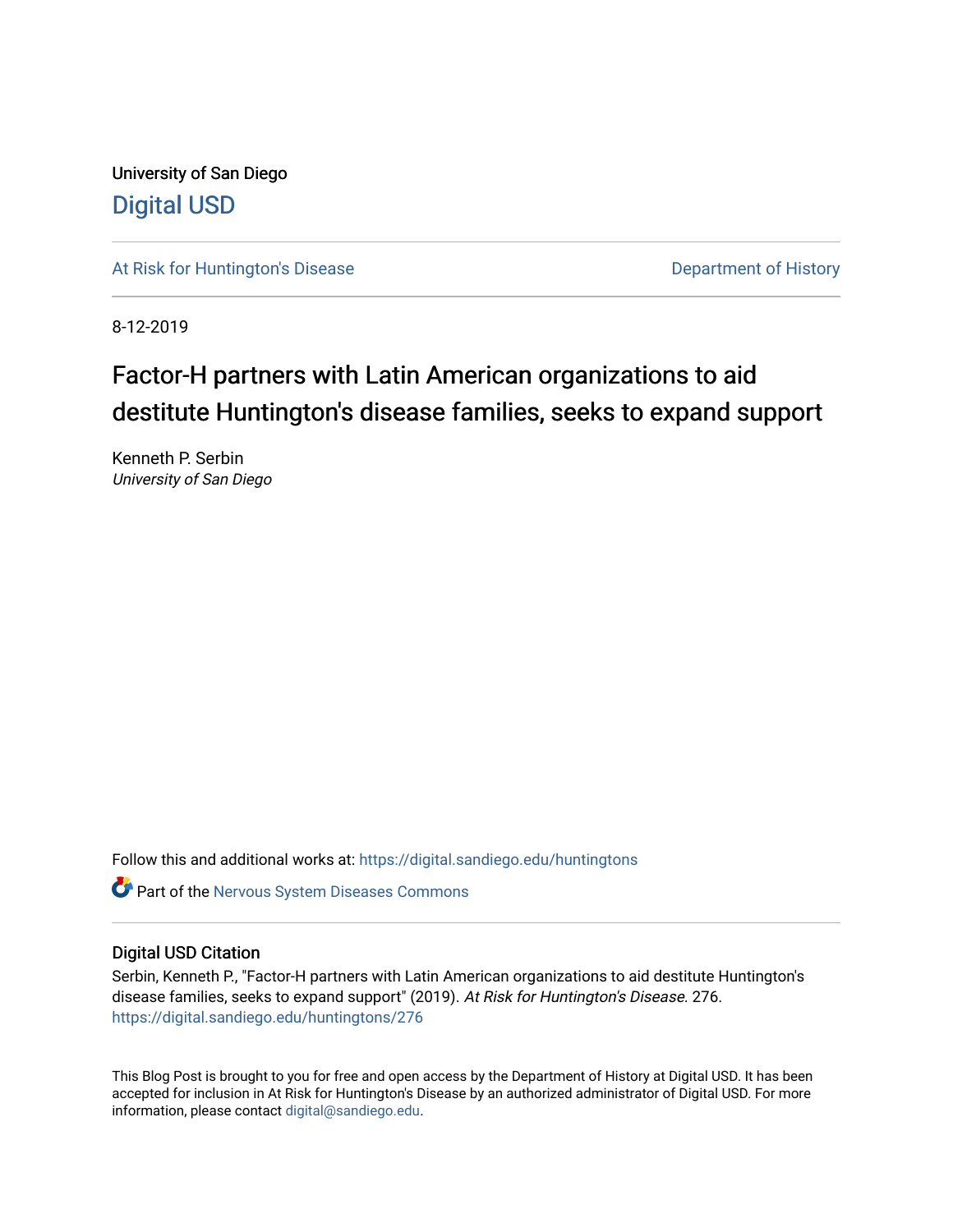### More **[Create Blog](https://www.blogger.com/home#create) [Sign In](https://www.blogger.com/)**

# [At Risk for Huntington's Disease](http://curehd.blogspot.com/)

*HD is a genetically caused brain disorder that causes uncontrollable bodily movements and robs people's ability to walk, talk, eat, and think. The final result is a slow, ugly death. Children of parents with HD have a 50-50 chance of inheriting the disease. There is no cure or treatment.*

### Blog Archive

- $\blacktriangleright$  [2021](http://curehd.blogspot.com/2021/) (12)
- $2020(16)$  $2020(16)$
- $2019(19)$  $2019(19)$ 
	- [►](javascript:void(0)) [November](http://curehd.blogspot.com/2019/11/) (2)
	- [►](javascript:void(0)) [October](http://curehd.blogspot.com/2019/10/) (2)
	- [▼](javascript:void(0)) [August](http://curehd.blogspot.com/2019/08/) (2) What if we could turn off the cause of [Huntington'...](http://curehd.blogspot.com/2019/08/what-if-we-could-turn-off-cause-of.html) Factor-H partners with

Latin American [organization...](http://curehd.blogspot.com/2019/08/factor-h-partners-with-latin-american.html)

- $\blacktriangleright$  [July](http://curehd.blogspot.com/2019/07/) (1)
- $\blacktriangleright$  [June](http://curehd.blogspot.com/2019/06/) (2)
- $\blacktriangleright$  [May](http://curehd.blogspot.com/2019/05/) (2)
- $\blacktriangleright$  [April](http://curehd.blogspot.com/2019/04/) (1)
- $\blacktriangleright$  [March](http://curehd.blogspot.com/2019/03/) (3)
- [►](javascript:void(0)) [February](http://curehd.blogspot.com/2019/02/) (2)
- $\blacktriangleright$  [January](http://curehd.blogspot.com/2019/01/) (2)
- $\blacktriangleright$  [2018](http://curehd.blogspot.com/2018/) (16)
- $2017(14)$  $2017(14)$
- $2016(13)$  $2016(13)$
- $2015(24)$  $2015(24)$
- $2014(24)$  $2014(24)$
- $\blacktriangleright$  [2013](http://curehd.blogspot.com/2013/) (30)
- $\blacktriangleright$  [2012](http://curehd.blogspot.com/2012/) (26)
- $\blacktriangleright$  [2011](http://curehd.blogspot.com/2011/) (33)
- $2010(26)$  $2010(26)$
- $\blacktriangleright$  [2009](http://curehd.blogspot.com/2009/) (21)
- $\blacktriangleright$  [2008](http://curehd.blogspot.com/2008/) $(7)$
- $2007(7)$  $2007(7)$
- $\blacktriangleright$  [2006](http://curehd.blogspot.com/2006/) (4)
- $\blacktriangleright$  [2005](http://curehd.blogspot.com/2005/) (17)

### About Me **GENE [VERITAS](https://www.blogger.com/profile/10911736205741688185)**

View my [complete](https://www.blogger.com/profile/10911736205741688185) profile

### HD Links

[Huntington's](http://www.hdsa.org/) Disease Society of America

### MONDAY, AUGUST 12, 2019

## Factor-H partners with Latin American organizations to aid destitute Huntington's disease families, seeks to expand support

Looking to aid some of the destitute Latin American families whose critical participation in research led to the discovery of the Huntington's disease gene, the humanitarian organization  $Factor-H$  $Factor-H$  $Factor-H$  is poised to seek new funding sources to</u> expand its support in the region.

Founded in 2012 and based in Los Angeles, Factor-H has spent several hundred thousand dollars on projects for and direct aid to poor HD families.

On July 27 in Los Angeles, Factor-H president and co-founder Ignacio Muñoz-Sanjuan, Ph.D., took part in the world premiere of the short documentary film *[Dancing at the Vatican](https://www.dancingatthevatican.com/)*, which features South American HD-afflicted families' remarkable 2017 encounter with Pope Francis at the Vatican.

At the [historic Rome event](http://curehd.blogspot.com/2017/03/pope-francis-i-to-meet-with-victims-of.html) – for which Factor-H played the key role of selecting and arranging logistics for South American families – Francis declared to a global audience of 1,500 HD family members, scientists, and supporters that HD should be "hidden no more."

Known as **[#HDdennomore](http://hddennomore.com/)**, it was the first time any pope or world leader met with HD-affected individuals.

"It was probably the most significant milestone of what we've done," Dr. Muñoz said in an interview with me on July 29 at the Los Angeles office of CHDI [Foundation, the nonprofit virtual biotech focused exclusively on developin](https://chdifoundation.org/)g HD treatments and where he is vice president for translational biology. "I think it did give us, as an organization, visibility and some credibility that we can do things that are of a certain magnitude."

The *Dancing at the Vatican* premiere launched a new fundraising effort by Factor-H. Dr. Muñoz and the film's producers, including #HDdennomore organizer and *Dancing at the Vatican* producer and narrator Charles Sabine (like me an HD gene carrier), are seeking to distribute the film widely. In about a year, it will become available online for free. [\(Click here](http://curehd.blogspot.com/2019/07/dancing-at-vatican-about-huntingtons.html) for my preview.)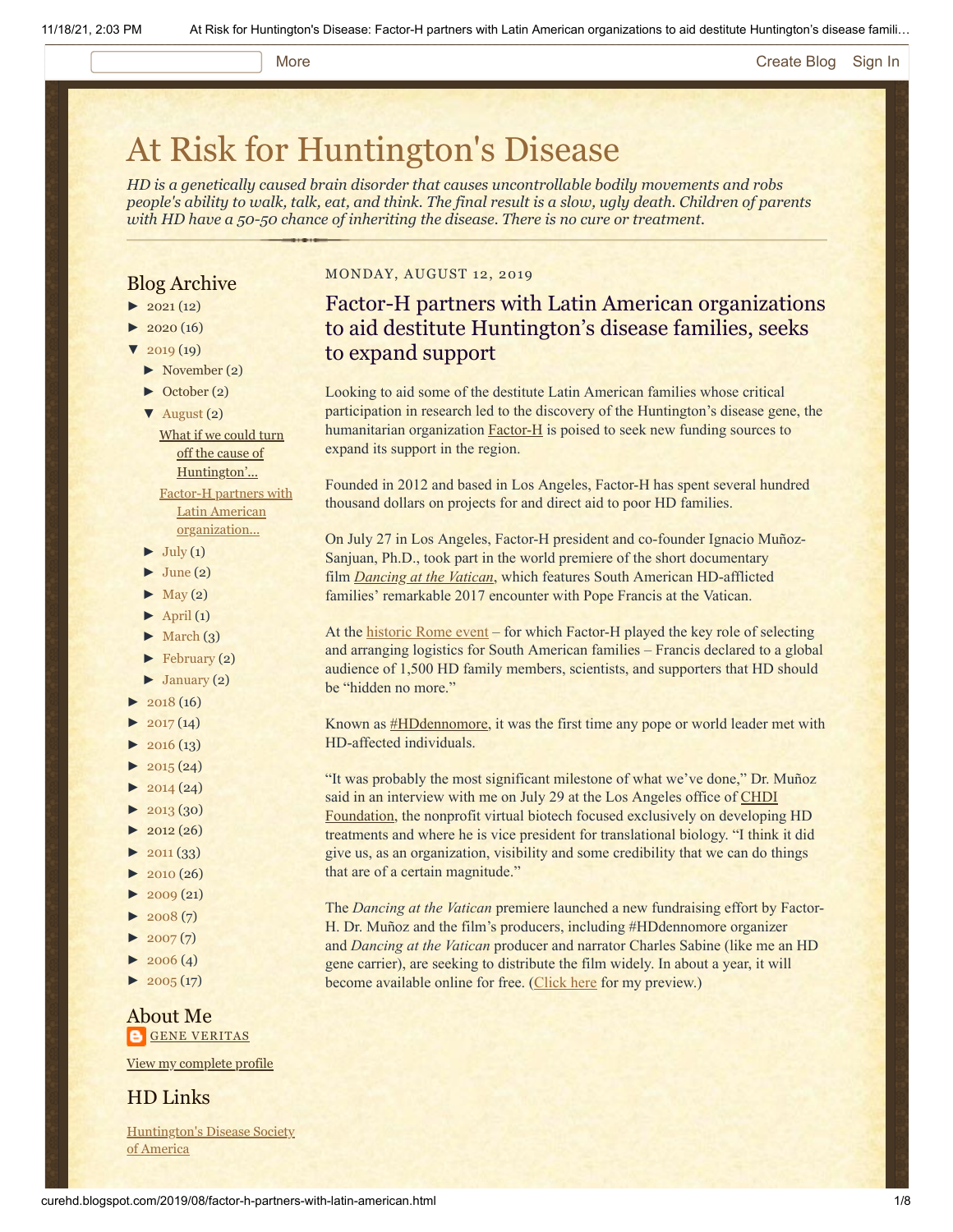[International](http://www.huntington-assoc.com/) Huntington **Association** [Huntington's](http://hddrugworks.org/) Disease Drug **Works** [Huntington's](http://www.hdlighthouse.org/) Disease **Lighthouse [Hereditary](http://www.hdfoundation.org/) Disease Foundation** [Huntington's](http://www.hdac.org/) Disease Advocacy Center Thomas [Cellini Huntington's](http://www.ourtchfoundation.org/) **Foundation** HDSA Orange County (CA) **[Affiliate](http://www.hdsaoc.org/)** HD Free with [PGD!](http://www.hdfreewithpgd.com/) [Stanford](http://www.stanford.edu/group/hopes/) HOPES Earth Source [CoQ10,](http://www.escoq10.com/) Inc.

### HD Blogs and Individuals

Chris Furbee: [Huntingtons](http://www.huntingtonsdance.org/) Dance Angela F.: Surviving [Huntington's?](http://survivinghuntingtons.blogspot.com/) Heather's [Huntington's](http://heatherdugdale.angelfire.com/) Disease Page



*Dr. Muñoz holding hand of HD man in South America (Factor-H photo)*

### **'A very compelling story'**

"It's a very compelling story, very moving, and very positive in its approach," Dr. Muñoz observed about the film. Viewing it can help people "fully grasp" the extreme poverty and challenges faced by many Latin American HD families.

Dr. Muñoz said Factor-H will use the film to raise awareness about those families' needs and reach out to donors. "H," according to the organization, means "hope, humanity, Huntington's."

According to Dr. Muñoz, the film captures well "the intersection of disease with poverty and social justice, which I think the HD experience really highlights very well, and I think the documentary does a very good job of highlighting that."

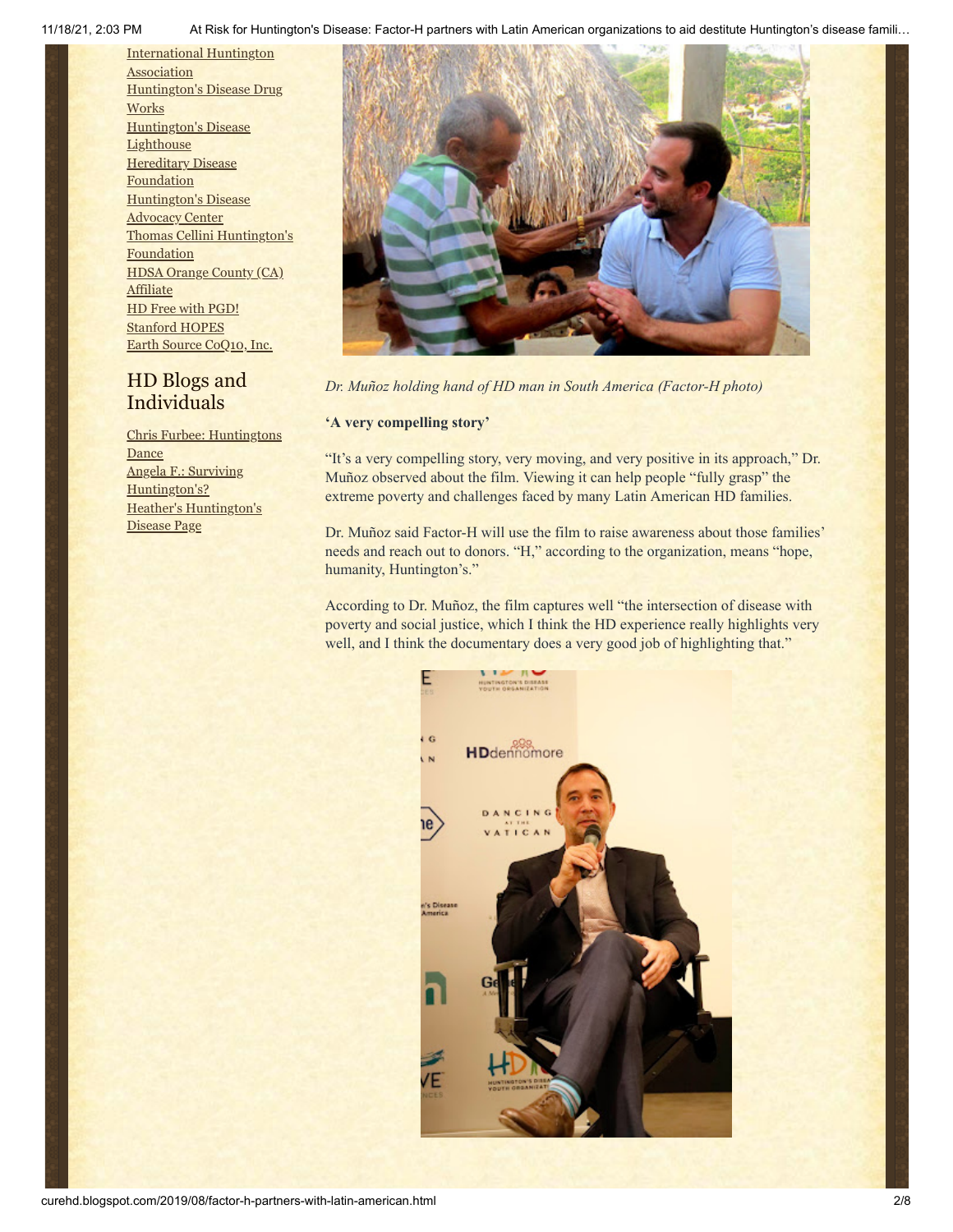*Dr. Muñoz answering a question at the* Dancing at the Vatican *premiere (photo by Eddie Sakaki)*

### **Hiring an executive director**

Also, Factor-H has received a grant from the Griffin Foundation to hire an executive director, **Bianca Moura**, to assist with fundraising and media exposure, and to ease the burden on the all-volunteer board by handling day-to-day operations.

The Brazilian-American Moura, who holds a B.A. in development studies from the University of California, Los Angeles, has worked the past 25 years in business leadership positions and as a consultant. She served as board president and executive director for the Miami Beach-based cultural nonprofit Rhythm Foundation.

She will join the Los Angeles-based Factor-H on September 1.



Gene Veritas (aka Kenneth P. Serbin) with Bianca Moura at Dancing at the Vatican *premiere (personal photo)*

#### **Challenges in Latin America**

In recent decades, Latin American countries have generally experienced stronger democracy and rising living standards. However, in the past few years Venezuela has slipped into a deep political and social crisis, causing <u>four million people to</u> flee the country, a record for Latin America.

Also, Latin American societies remain deeply unequal. In many parts of the region, especially outside the developed neighborhoods of the large cities, the social, medical, and governmental infrastructure is poor and sometimes even nonexistent.

There is also little knowledge or understanding of HD.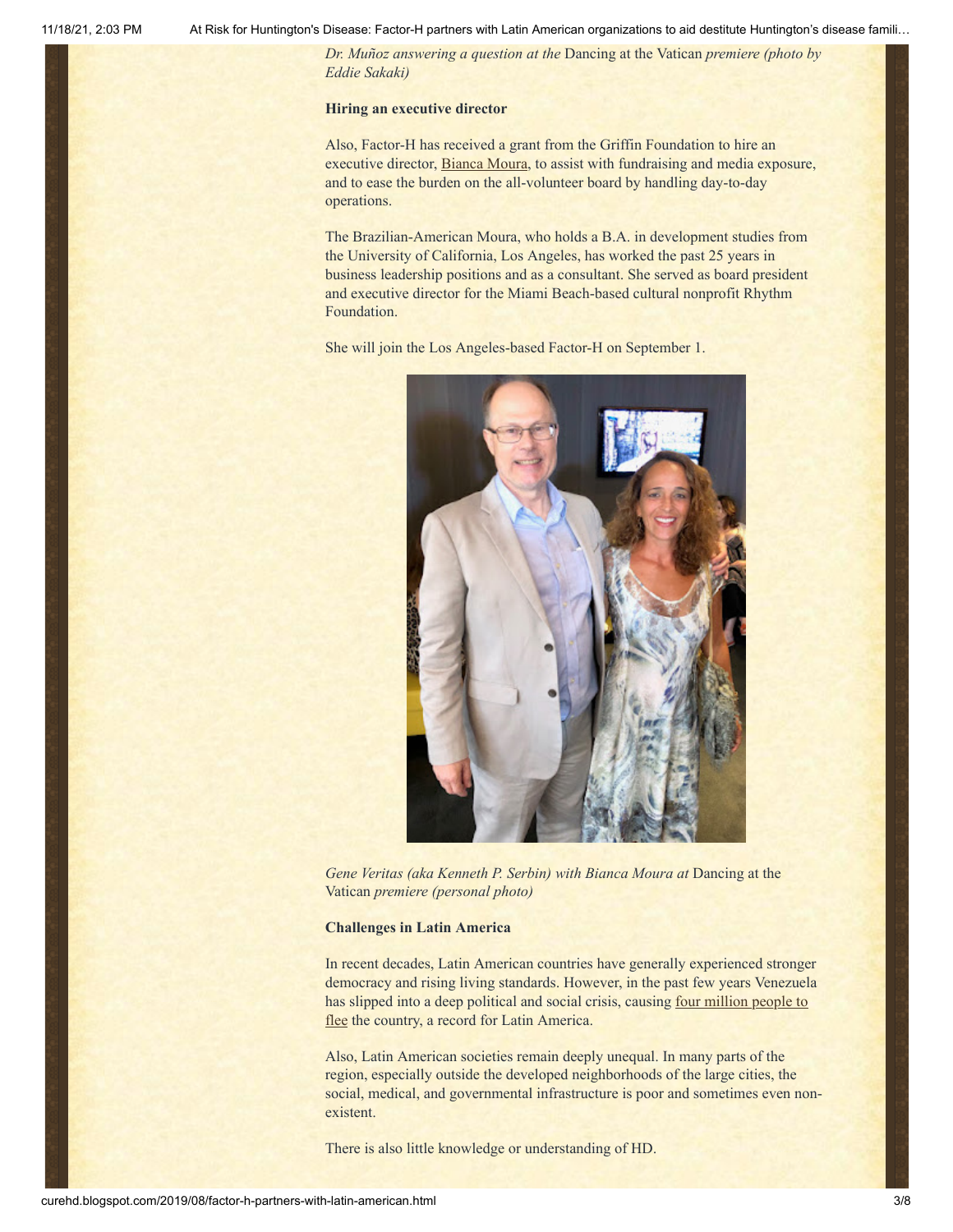[In 2006, as newsletter editor for the San Diego Chapter of the Huntington's](http://www.hdsa.org/) Disease Society of America (HDSA), I published an article by 2001 HDSA Person of the Year Phil Hardt documenting the private "jails" in which HDaffected people were locked up by ill-informed relatives in the small town of Juan de Acosta in rural Colombia. The town, about 24 miles west of the city of Baranquilla, has the world's second largest cluster of HD-affected individuals. Hardt works with Factor-H in the implementation of a children's project in Colombia (see below).

As Dr. Muñoz observed in our July 29 interview, today some HD families lack fresh water and sewage systems. They live in shacks with little or no furniture. Because physicians specializing in neurology and movement disorders like HD also tend to concentrate in the cities, many of the families living in rural areas or in small towns do not have access to specialized care, he added.

In such a setting, families with Huntington's disease face enormous challenges.

#### **Giving back to poor communities that helped**

Visiting such places in Colombia, Venezuela, and elsewhere was a "life-changing experience" for Dr. Muñoz, he told the audience after the screening of *Dancing at the Vatican*. He saw people from HD families searching for food in the streets, many abandoned children, and young children caring for their HD-stricken parents.

"There is really little chance of a normal childhood," Dr. Muñoz pointed out. "Many children living with Huntington's disease or from HD families are discriminated against. Their lives are full of fear and trauma, due to Huntington's and social exclusion."

Dr. Muñoz met patients who went years without any kind of medical or social assistance. Others he met eventually committed suicide.

The Lake Maracaibo region of Venezuela, less than 300 miles east of Baranquilla and also on South America's north coast, has the world's largest concentration of HD-affected individuals – described by Sabine as HD's "ground zero." There pioneering scientist and HD-family member Nancy Wexler's research, which included collecting blood samples from the people, helped lead to the discovery of the huntingtin gene in 1993. Some villages in the region have as many as 20 percent of their residents living at risk for the disease, Dr. Muñoz observed.

(The Casa Hogar, a nursing home and clinic in the Maracaibo area for persons living with HD, opened in 1999 thanks to the efforts of Dr. Wexler and a Venezuelan physician, Margot DeYoung. At present there are no patients living in the Casa Hogar, although outpatient counseling may be available on a limited basis.)

Factor-H wants to "give back" to those and other impoverished HD communities, Dr. Muñoz concluded, issuing an appeal for support.

"At the end of the day, it's a civil rights issue," he added in our July 29 interview. "People should have access to fresh water, to decent care, to a bed. Nobody with HD should be dying or in shame or been abandoned by the families, let alone by their governments."

### **Supporting basic needs, education, and medical care**

As a result, Factor-H has spent several hundred thousand dollars assisting HD families, so far mainly in Venezuela and Colombia, Dr. Muñoz told me in an August 7 e-mail.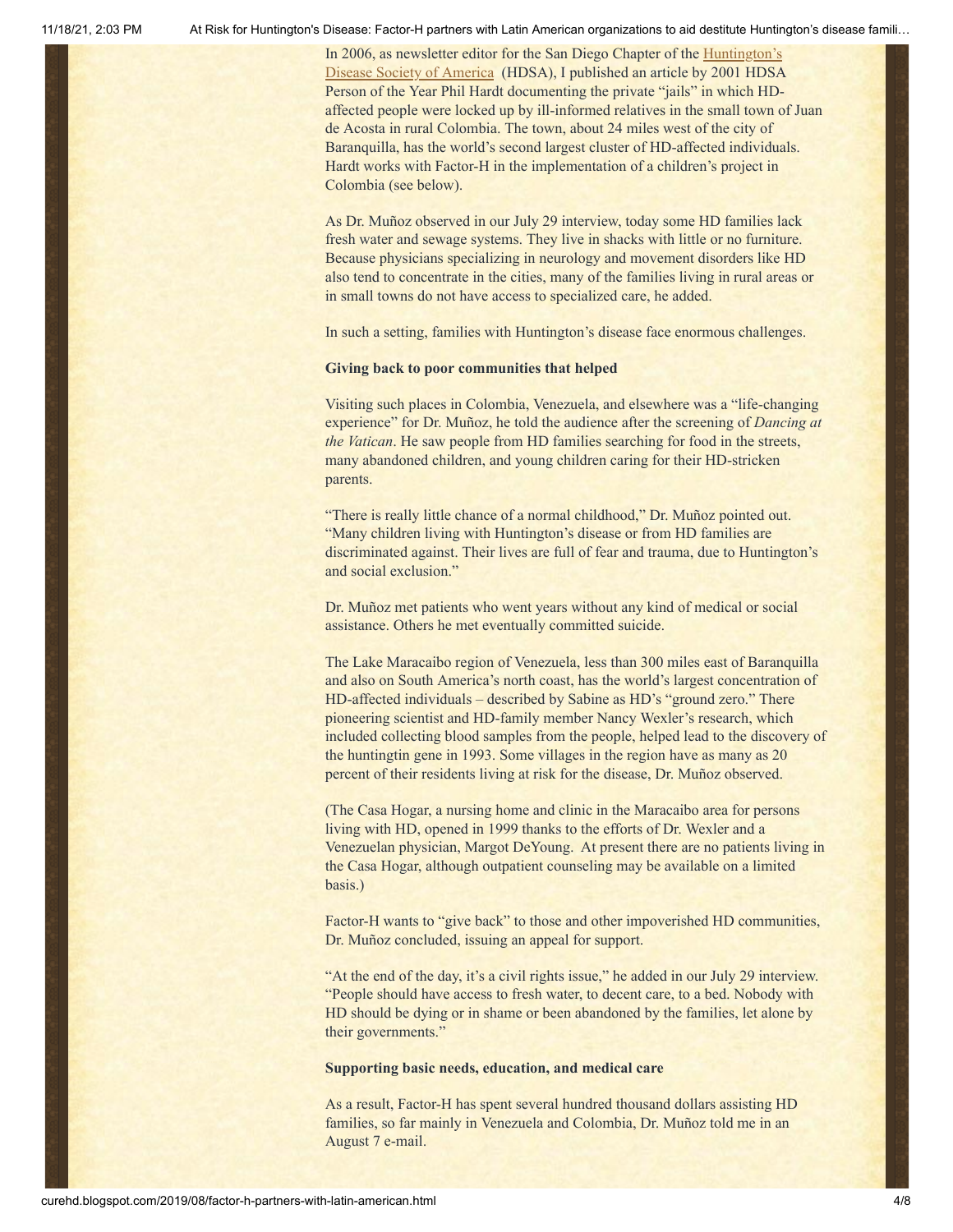Factor-H has focused on helping meet basic needs, arranging for potable water, clothing, medications, specialized medical care, burial services, and legal assistance. It supports the education of children and also of caregivers and patients, including audiovisual materials for the illiterate.

Factor-H also assists with establishing sustainable community development projects to reduce the huge economic burden HD typically causes for families. In the future, it hopes to help establish community centers.

### **Building a sense of pride for young at-risk people**

[With its emphasis on children and teens, in 2015 Factor-H established Project](https://factor-h.org/kids-project) Abrazos ("hugs" in Spanish). The program helps children remain in school. The program currently supports 42 Colombian and 100 Venezuelan children ages 5 to 15, all at risk for HD. Factor-H also helps promote sports and recreational activities.

In Colombia, the children also get to vacation during summer and at Christmas "so they have a proper childhood," Dr. Muñoz said at the premiere. "It's wonderful to see them doing so much better than when we met them."

In July 2018, Factor-H co-sponsored the first Latin American Huntington's Disease Conference in Barranquilla. The conference included activities for Juan de Acosta residents. It was structured to address HD not just as a medical or educational challenge, but also as a social problem, Dr. Muñoz explained.

[In tandem with the conference, the Huntington's Disease Youth](https://en.hdyo.org/) Organization (HDYO) organized a meeting for young people from six Latin American countries. For many, it was their first experience of global solidarity and friendship in the HD cause. Factor-H hopes to hold the conference every two years.

Dr. Muñoz described how teens and young people experience the shame, stigma, and social isolation often associated with HD.

"In many cases, they felt nobody was going to love them and marry them, because they came from an HD family," he explained in our July 29 interview. "In many instances, I felt that people had no hope that they were going to lead a productive life because they were going to die from Huntington's, so therefore why go to university and so forth."

To overcome this outlook, Factor-H seeks to build a sense of pride, confidence, and growing sense of community in young people, which will help create a new generation of leaders for the Latin American HD community, Dr. Muñoz pointed out.

#### **Anyervi's transformation**

At the premiere, Dr. Muñoz offered the example of how the life of Anyervi Gotera, 16, of the Maracaibo region, has been transformed by Factor-H and #HDdennomore – despite having learned the day after meeting Pope Francis that he has juvenile HD, in which symptoms appear as early as the toddler years.

Before the pope's arrival in the Vatican auditorium, Anyervi was honored on stage and given a soccer ball and jersey autographed by Brazilian star Neymar.

"When I first met Anyervi a couple years before then, he wouldn't look at me in the eye," Dr. Muñoz told the audience. "He was embarrassed, almost ashamed. He didn't get out of his home in San Luís. He had no friends. He had been pulled out of school because he was being bullied. He usually played alone with a small ball in the back of the house.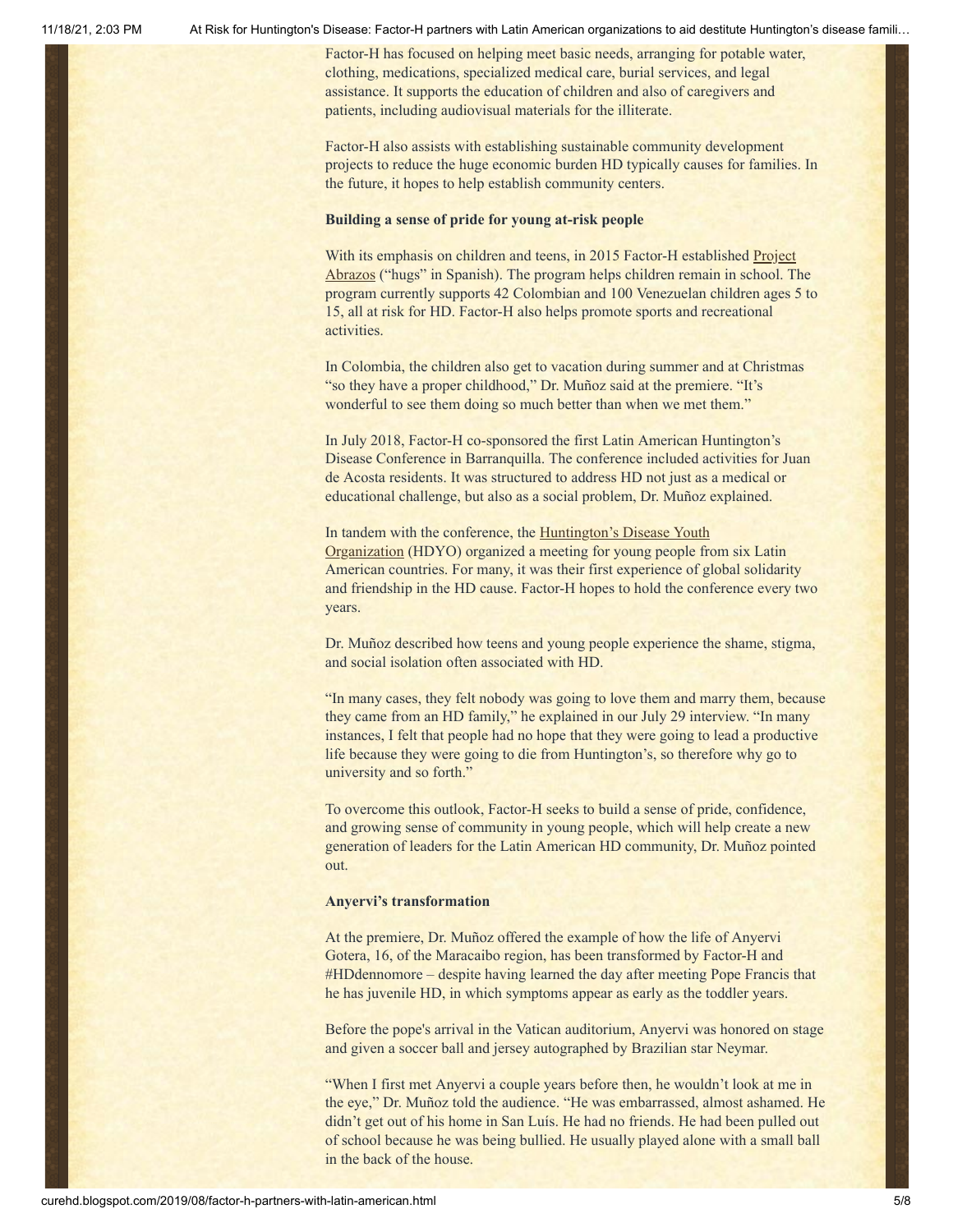"However, today I can say for sure that Anyervi's story is one of very profound change. He's adored by his community. He has many friends – his mother would say too many. He's a very confident teenager, in spite of the disease and because of his speech impediments. In some ways, he has become a hero in his own town."

Sadly, juvenile HD sufferers like Anyervi rarely live beyond their 20s and often die in their teens. Anyervi's HD-stricken father, who passed on the gene to his son, died earlier this year. He was in his 40s.



*Juvenile HD-affected Anyervi with soccer ball after #HDdennomore, May 2017 (photo by Gene Veritas)*

### **Establishing trust**

In order to understand HD families' needs, Factor-H also assists with the socioeconomic mapping of HD communities in Latin America. However, Dr. Muñoz stressed that it does *not* conduct or finance any scientific or clinical research.

Instead, Factor-H aims to form a "trusting relationship" with HD families, he explained in our July 29 interview.

"A lot of the initial experience of impoverished communities with Huntington's disease with medical or scientific professionals has always been around their participation in a scientific or clinical study," he said. "So there was a bit of a misperception that I was there as a scientist to study them, which wasn't the case.

"Our strategy from the beginning was to get to know them as individuals and as a community, understand their history, understand their needs, and also identify local organizations or community leaders who we could work with to channel help and be able to implement projects to their benefit."

Thus, Factor-H partners with local HD associations, foundations and nonprofit organizations, universities and medical schools, aiming to maintain full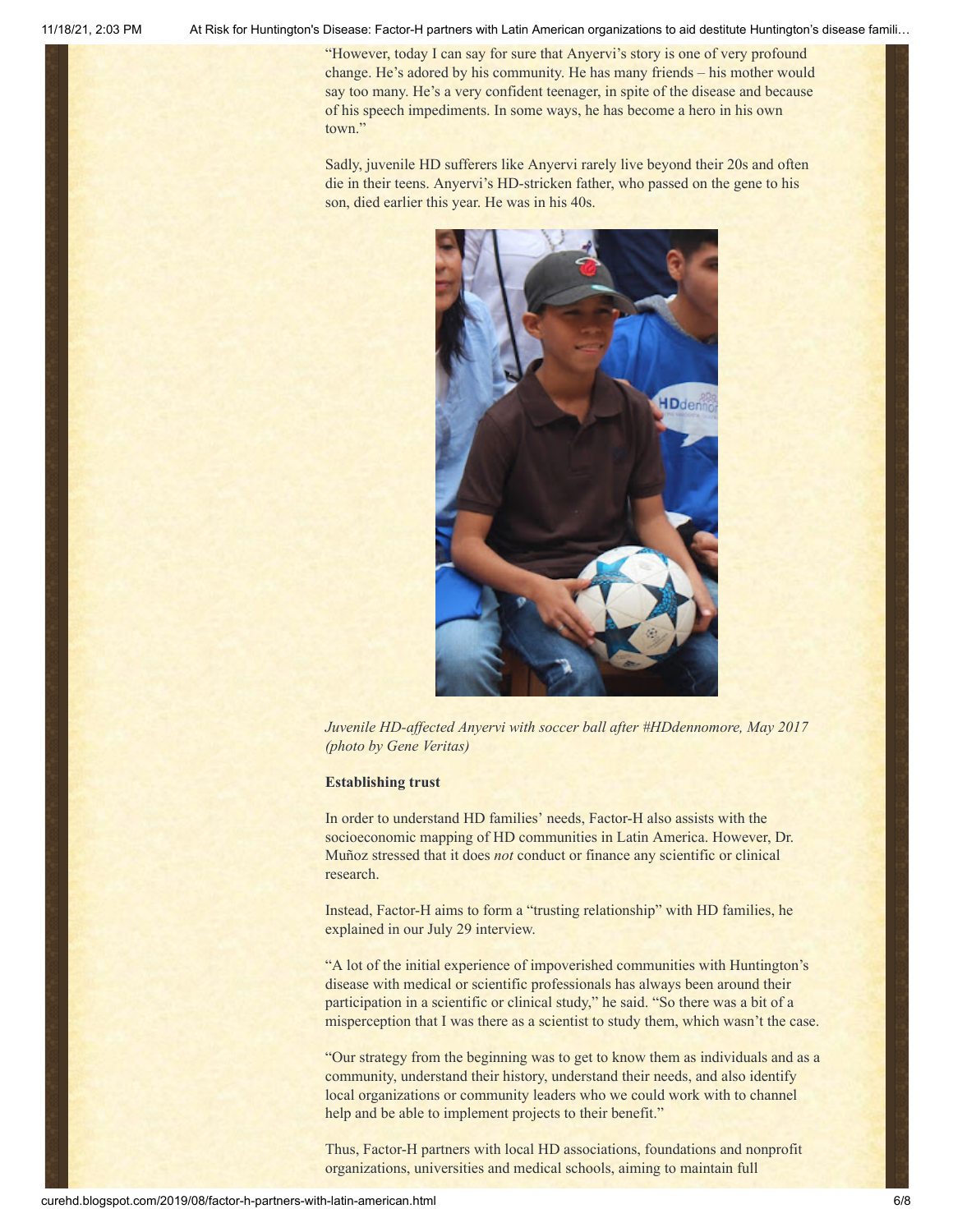transparency, for example by holding public meetings, Dr. Muñoz said.

(Though #HDdennomore indicates progress, the Catholic Church has offered limited and sporadic assistance so far, but Dr. Muñoz said he believes more help may be forthcoming. Recently, Factor-H received a small grant from the Italian branch of Caritas, the Catholic international aid agency.)

Local HD groups and families need "to be involved at every step of the way," Dr. Muñoz said. "We don't want to be an organization that comes in from outside to tell people what they need to do."

Factor-H and its partners seek to raise awareness regarding HD among Latin American governmental and nongovernmental organizations, then stress the need to assist affected families with specialized support, Dr. Muñoz explained.

#### **Expanding across Latin America – and beyond?**

According to Dr. Muñoz, in addition to Venezuela and Colombia, Factor-H has also pursued projects in Chile and Peru. It brought an Argentine family to #HDdennomore and has also done fundraising in that country, and it involved Brazilians in the 2018 HD conference in Colombia. Factor-H has also received inquiries from Ecuador and Costa Rica.

Factor-H would like to extend to all of Latin America, Dr. Muñoz said.

In Brazil alone, Latin America's largest country (and the world's fifth largest) with 210 million people, an estimated [20,000 people have HD](http://curehd.blogspot.com/2013/04/brazils-big-place-on-huntingtons.html). (Dr. Muñoz visited a poor, isolated HD community there in 2013.) Mexico, the world's eleventh largest country, also doesn't yet have Factor-H programs.

Indeed, HD organizations, even in rich countries, have been able to afford family and community assistance at best only on a small scale.

[WeHaveAFace](https://www.wehaveaface.org/applyusa) offers a small family assistance program currently operating in Canada, but the U.S. branch is currently out of funding, Kevin Jess, the WeHaveAFace Canada vice president, told me in an August 9 Facebook interview.

HDSA and its [National Youth Alliance](https://nya.hdsa.org/) provide scholarships to its annual conventions, but have no family assistance program. However, as HDSA CEO Louise Vetter explained in a phone interview August 12, the organization keeps [the HD community informed of other assistance programs such as the Thomas](https://ourtchfoundation.org/) Cellini Huntington's Foundation [and Healthwell Foundation's fund to help with](https://hdsa.org/news/healthwell-foundation-opens-huntingtons-disease-fund-to-assist-medicare-patients/) HD medications.

HDSA assisted Factor-H with #HDdennomore, the shooting of the footage for *Dancing at the Vatican*, and the Los Angeles premiere, Vetter said. It has also helped Factor-H with project management.

"It's part of our responsibility to the global community that we make sure that all families affected with HD have access to the best information and best resources," she said, adding that HDSA is also "very active in international partnerships and collaborations" with HDYO, the [International Huntington Association,](http://huntington-disease.org/) the [European Huntington Association,](http://eurohuntington.org/) and [HD Cope](https://hdsa.org/hd-research/hd-cope/).

Noting that the Factor-H is applicable anywhere, Dr. Muñoz believes that it could someday set up elsewhere in the developing world.

"Any family with Huntington's that's living in difficult situations socially or financially, if we can help, we should be able to help," he said.